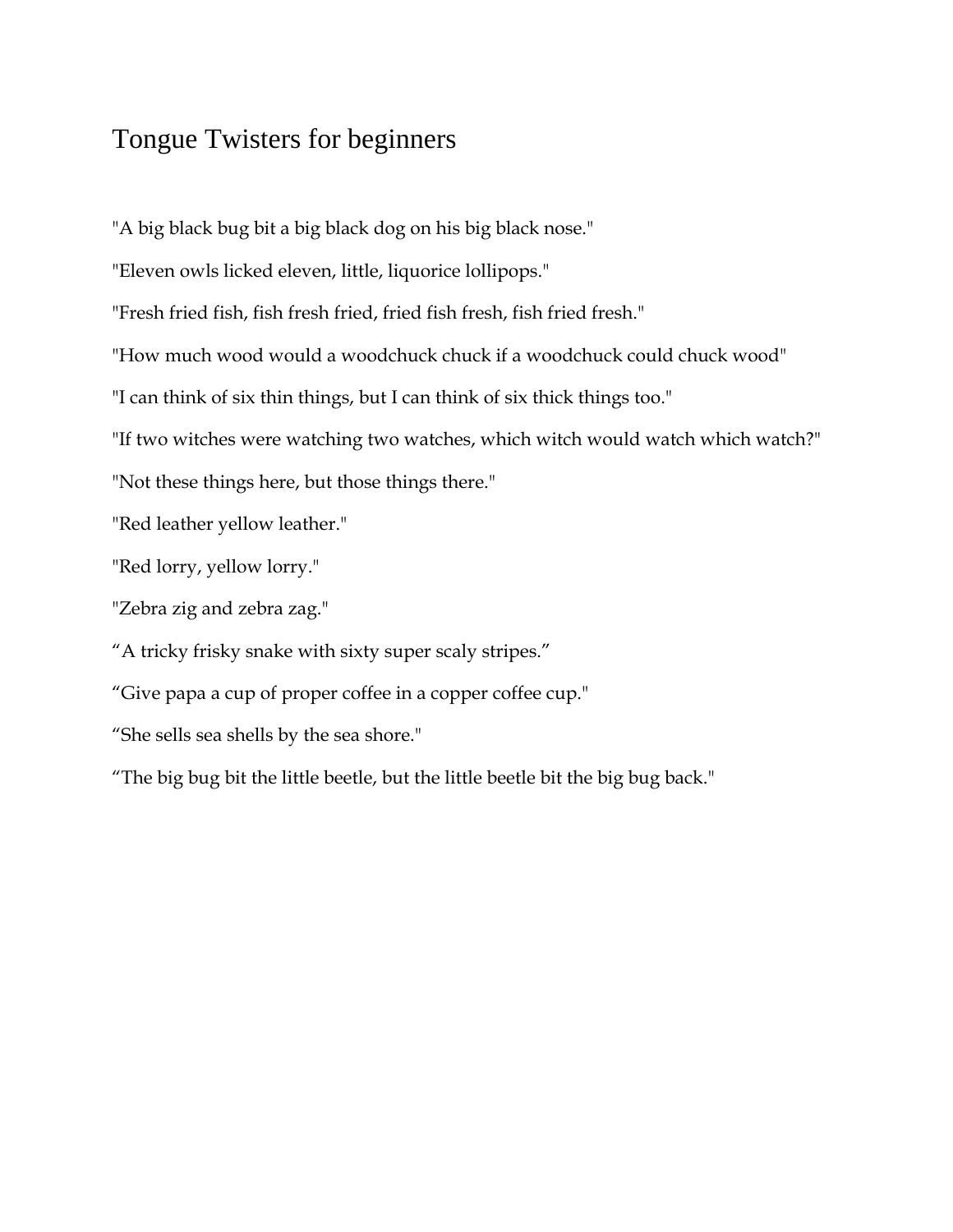## Tongue Twisters for advanced English speakers

- Peter Piper picked a peck of pickled peppers. A peck of pickled peppers Peter Piper picked. If Peter Piper picked a peck of pickled peppers, Where's the peck of pickled peppers Peter Piper picked?
- ❖ Denise sees the fleece, Denise sees the fleas. At least Denise could sneeze and feed and freeze the fleas
- $\div$  There was a fisherman named Fisher who fished for some fish in a fissure. Till a fish with a grin, pulled the fisherman in. Now they're fishing the fissure for Fisher.
- $\mathbf{\hat{P}}$  When I went to Warsaw, I saw a saw that could out saw any saw that I ever saw. Now, if you go to Warsaw and see a saw that could out saw the saw I saw, I'd like to see your saw saw.
- $\clubsuit$  Out in the pasture the nature watcher watches the catcher. While the catcher watches the pitcher who pitches the balls. Whether the temperature's up or whether the temperature's down, the nature watcher, the catcher and the pitcher are always around. The pitcher pitches, the catcher catches and the watcher watches. So whether the temperature's rises or whether the temperature falls the nature watcher just watches the catcher who's watching the pitcher who's watching the balls.